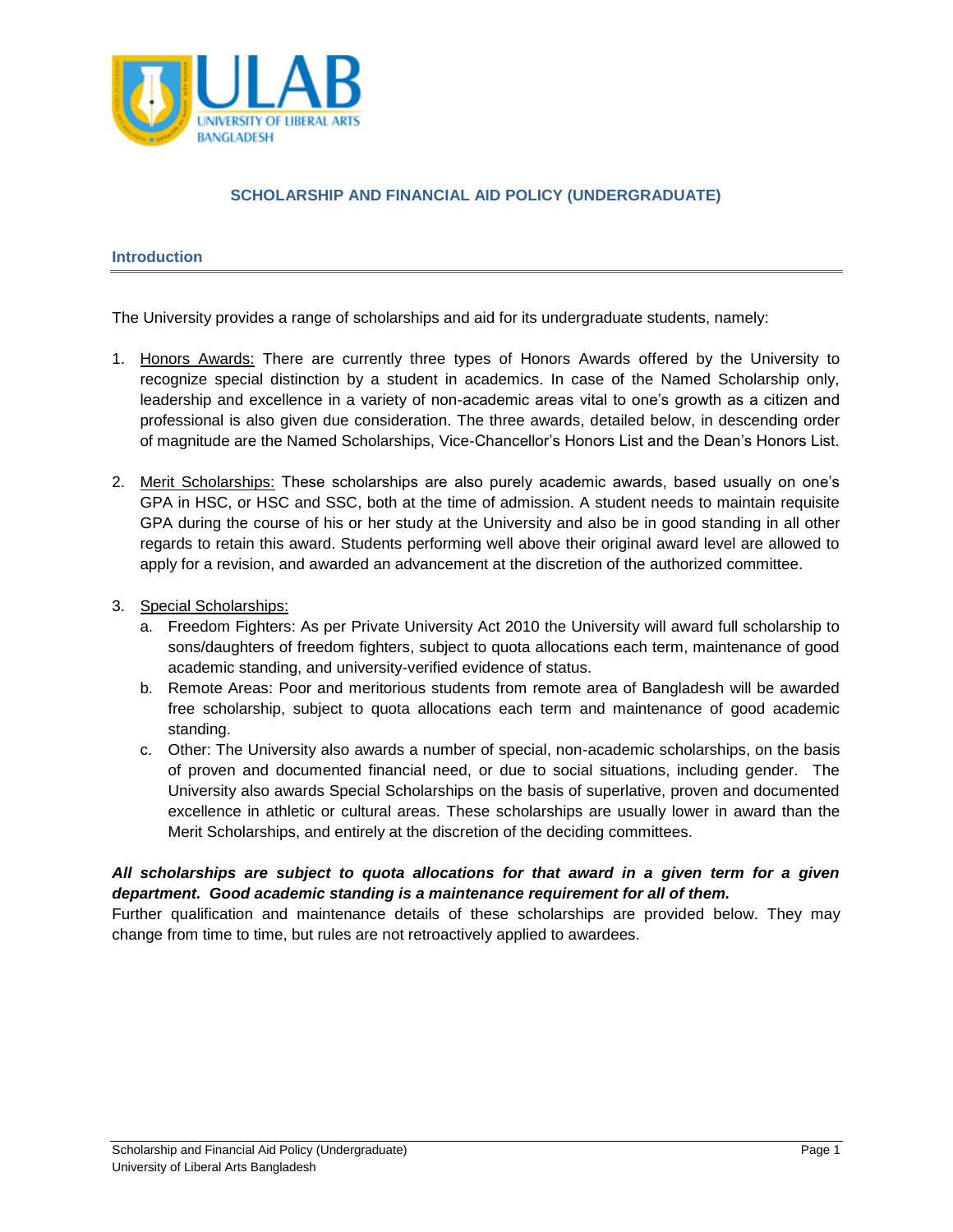

#### **Honors Awards:**

61

## **Named Scholarships**

These scholarships are endowed or gifted by a patron or friend of the institution. At this time the University is proud to offer six such scholarships. In addition to the common rules of qualification, any special condition attached by the benefactor may also apply.

A benefactor may withdraw an award from the institution or a given awardee, unless it is an endowed award, if either the University or the student fails to comply with their expected conditions and standards.

An award is usually given to a student for the normal four-year duration of his or her program. In case of awards during the course of a program, it applies only to remainder of normal duration.

Named Scholarships are not extendable beyond the normal four year or twelve term duration. Anyone requiring a longer time to graduate, (for any reason whatsoever) loses the award after the normal duration. At that time, it becomes available for a new recipient. It also may become available sooner if an awardee fails to retain it due to poor performance or standing.

Due to the nature and conditions of its award, the Named Scholarship is not available every year or term. When available, the University will notify students with minimum required qualifications to apply.

## **Further conditions of a Named Scholarship**

1. The Named Scholarship is awarded to a student of outstanding merit in both academics and cocurricular areas. He or she must also be in good standing in every respect, and demonstrate lively school spirit, including community service. A CGPA of at least 3.8 is the minimum requirement to apply for this award. Students may apply only after completing one year of studies at the University.

Named Scholarships are not just based on academic results. They are also based on demonstrated leadership and school spirit.

- 2. Each recipient will receive full waiver of tuition and registration fees, effective from the term of award till graduation (not exceeding remainder of 4-year program duration). The scholarship also carries a stipend of Tk. 2,000/- (Tk. two thousand only) for the recipient during the first three months of a regular term, for a maximum of 9 months in a calendar year.
- 3. The scholarship does not exempt the student from Club fees, or charges or fees for special tours, trips, projects and so on.
- 4. Students awarded this scholarship are expected to conduct continuous study without leaves or breaks and complete their degrees in the normal four year period. In exceptional cases, a leave or break may be allowed with continuance of the scholarship, at the discretion of the authorities.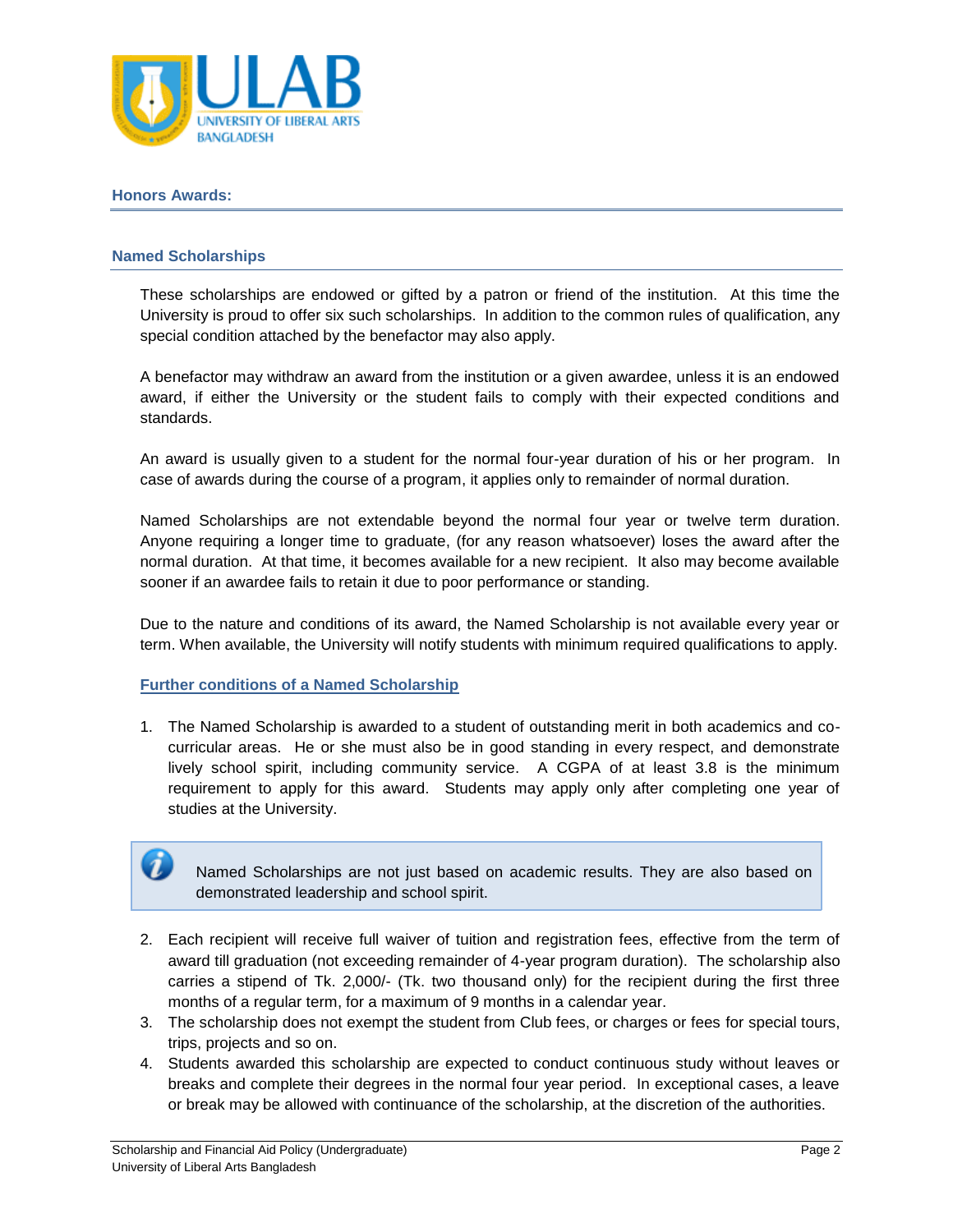

- 5. Each recipient will have to take full course load in a regular term. No recipients will be allowed to get W, I or F grade in any term. Receiving these grades may lead to immediate revoking of this scholarship.
- 6. Once awarded, all students, entering or enrolled, are expected to uphold a minimum CGPA of 3.8 per year to maintain the Named Scholarship. A student's status will be reviewed at the end of each term, and scholarship status, if required, revoked or revised at the end of the year.
- 7. Typically, Named Scholarship awardees are expected to demonstrate a strong co-curricular record and lively school spirit. Community service related activities are strongly recommended for Named Scholarship recipients.
- 8. To be in full compliance with the Code of Conduct of the university is absolutely essential, and any serious breach may lead to an immediate suspension or revoking of the scholarship.

## **Application Procedure for Named Scholarship:**

Eligible students should follow the procedure below to apply:

- 1. Write an application letter addressed to the Vice Chancellor. Students should clearly state the reasons they believe they are eligible for the scholarship. Simple financial need is NOT a valid reason.
- 2. Submit the application letter to Mr. Habibur Rahman, Deputy Registrar.

Students are advised to attach evidence of their academic achievements and non-academic activities at ULAB to prove their eligibility for the Scholarship, such as:

- Latest official transcript;
- Letter from the relevant Club Advisor/Coordinator of Co-curricular Activities/other relevant body verifying your participation in other co-curricular and co-curricular activities at ULAB;
- Letter from your Departmental Head, Coordinator and/or your Advisor verifying your achievement in any local/national/international competitions.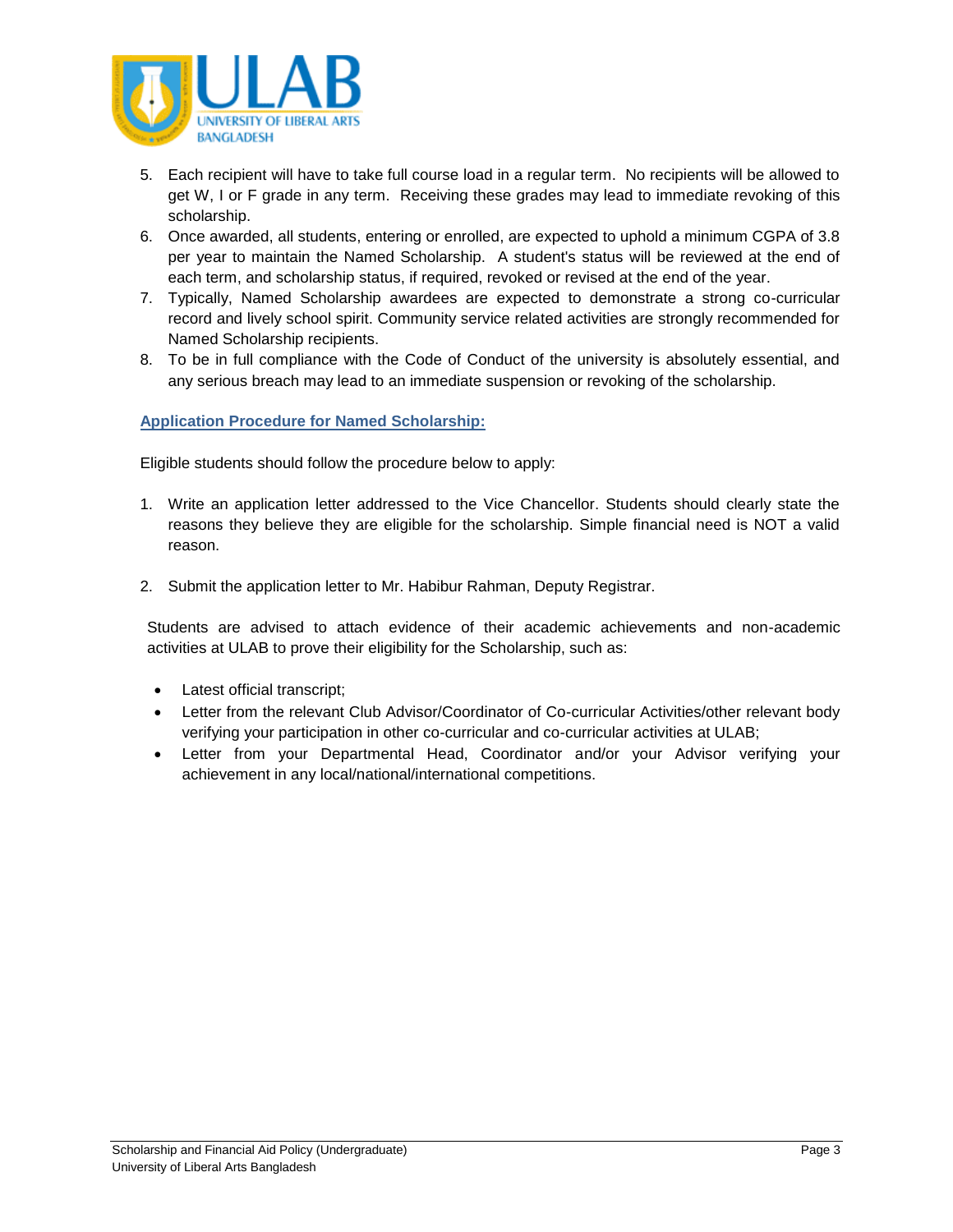

## **Vice-Chancellor's Honors List Scholarship**

This award is automatically granted to only one student from each department at the end of each term for the upcoming term. This award carries the following benefits:

Full Tuition fees waiver for a particular term which include:

- a) Registration fees;
- b) Examination fees; or
- c) Any other fees/charges with respect to continue that particular term.

#### *Conditions:*

- a) The student must earn a straight 'A's with TGPA (term grade point average) 4.00 in a given term with a minimum load of 4 courses (12 credit hours);
- b) The student must take full course load in the previous term. However, this provision is not applicable to the first term student;
- c) S/he must be a regular student of ULAB and maintaining good CGPA and good conduct;
- d) The student should have excellent results in previous examinations (SSC and HSC);
- e) In case of multiple students with a TGPA 4.00 in a given term in a given department, it will be awarded to the highest CGPA holder. If there is a tie at the highest CGPA, the award will go to students of the most advanced term status.

#### **Deans' Honors List Scholarship**

This award is automatically granted to only one student from each department at the end of each term for the upcoming term. This award carries the following benefits:

Full tuition fees waiver only for the particular term, but the student will have to pay other fees.

#### *Conditions:*

- a) A student who has completed at least three terms with full course load offered from the respective department.
- b) The student will have to be the top TGPA holder (but not 4.00) in the term with full course load;
- c) The student should have excellent results in previous examinations (SSC and HSC);
- d) In case of multiple students with same TGPA in a given term in a given department, it will be awarded to the highest CGPA holder. If there is a tie at the highest CGPA, the award will go to students of the most advanced term status.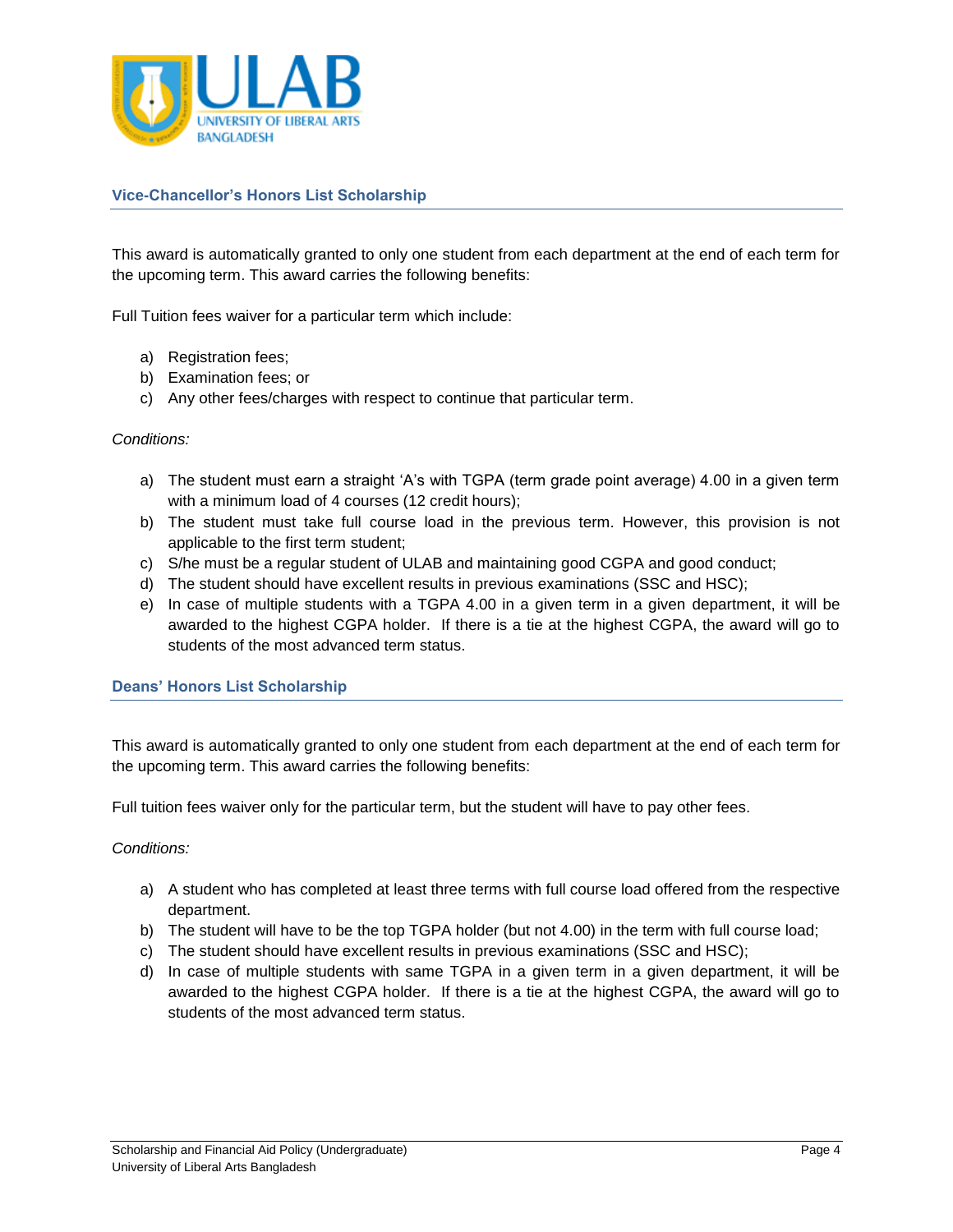

#### **Merit Scholarships:**

Following are the conditions to maintain Merit Scholarships:

- 1. The Merit Scholarship is awarded at admission based on average GPA of SSC and HSC.
- 2. Students awarded a scholarship of 100% tuition waiver will need to maintain a CGPA of 3.8 or above to retain that award.
- 3. Students awarded a scholarship of 50% or higher must maintain a CGPA of 3.6 or above to retain the award.
- 4. Students awarded a scholarship of 10% to 20% must maintain a CGPA of 3.0, and 30% to 40% must maintain a CGPA of 3.2 or above to retain the award.
- 5. In case of failing to retain the requisite CGPA, a student's award will be dropped by one slab. In case of continued failure this process will continue until the student retains no award.
- 6. Students may be granted one term of appeal only during their entire career after the first term of failure to meet a requirement. Any appeal beyond that period is entirely at the discretion of the authorities, and usually never granted.
- 7. If a student earns a CGPA higher than his or her maintenance requirement, then he or she may apply for a review of his or her award. Any revision is entirely at the discretion of the authorities. Typically a revision will not exceed one slab per year from the time of first award.
- 8. The record of scholarship of the student will be reviewed at the end of each year since a student's admission. A student's status will be adjusted only once a year from the term of enrollment, be it in his or her favor or otherwise
- 9. All the usual conditions of good standing apply for retaining any scholarship.